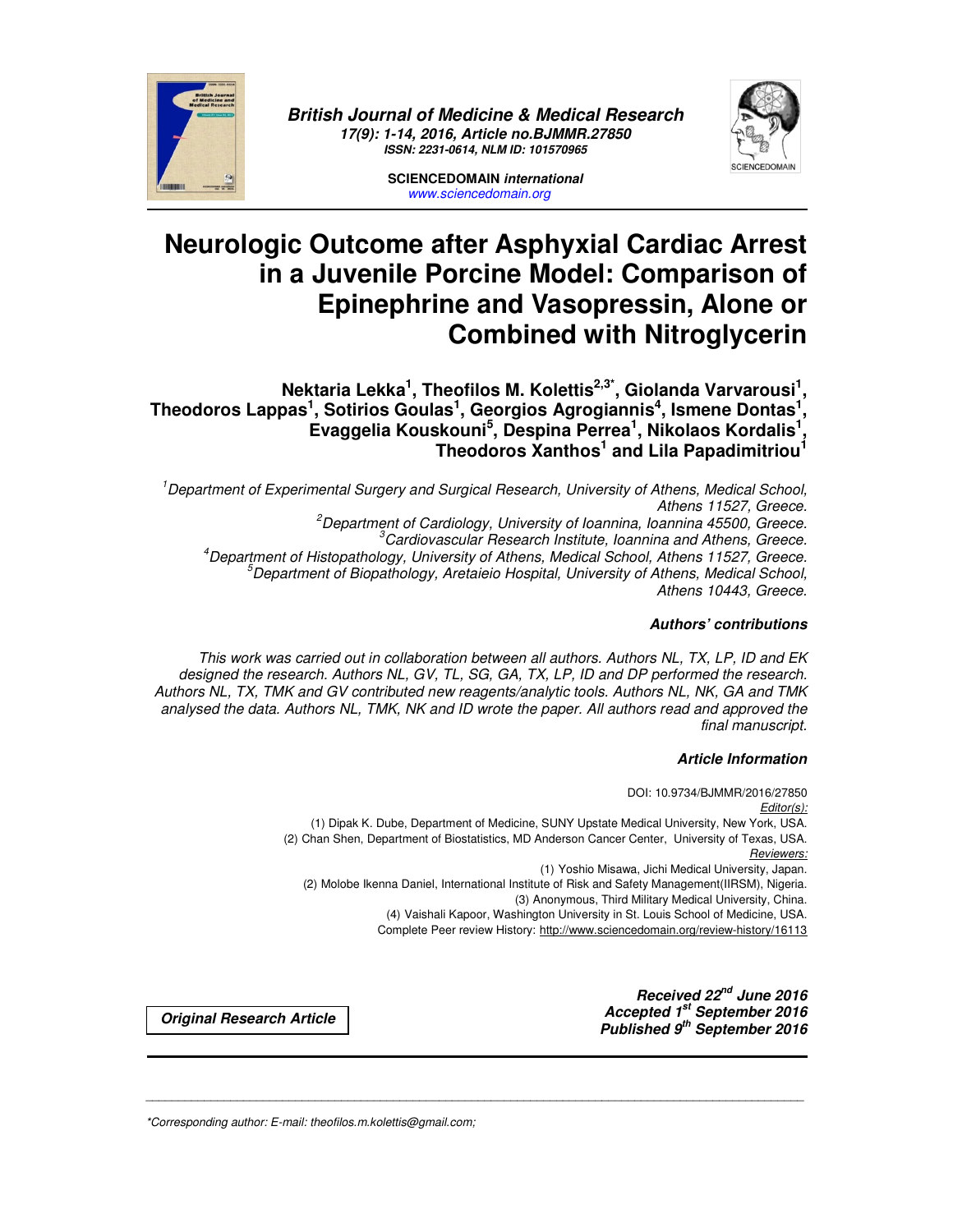### **ABSTRACT**

**Aims:** Hypoxemic encephalopathy is a devastating complication of asphyxial cardiac arrest in children, commonly occurring despite prompt resuscitation. Epinephrine, incorporated in present algorithms, may contribute to unfavorable outcome by causing excessive vasoconstriction, but the effects of alternative agents are unclear. Here, we compared the neurologic outcome after epinephrine with that after vasopressin (alone or combined with nitroglycerin) in a juvenile porcine model of asphyxia.

**Study Design:** Randomized experimental animal study.

**Place and Duration of Study:** Experimental surgery and surgical research department, of the Medical School, Athens University, from January 2013 to February 2016.

**Methodology:** Asphyxia was induced in 30 Landrace piglets (12-15 weeks of age) by occlusion of the endotracheal tube, leading to cardiac arrest. Four minutes thereafter, resuscitation was commenced with mechanical ventilation and chest compressions. The animals were randomized into three treatment groups, namely into epinephrine  $(E, n=10)$  vasopressin (VP, n=10) or vasopressin plus nitroglycerin (VP+NTG, n=10). Hemodynamic variables were measured at baseline and for 30 minutes after the onset of resuscitation. Neurological deficit and brain histological damage scores were assessed in survivors at 24 hours.

**Results:** At baseline, hemodynamic variables did not differ between groups. The rates of restoration of spontaneous circulation (ROSC), followed by successful extubation, were comparable in the three groups, as were 24-hour survival rates. Mean aortic pressure and coronary perfusion pressure were higher in the VP and VP+NTG groups at the  $5<sup>th</sup>$  minute of resuscitation, but lower than in the  $\bar{E}$  group at the 30<sup>th</sup> minute. Neurological deficit and brain histological damage were improved after VP or VP+NTG, compared to that after E.

**Conclusion:** In this juvenile porcine model of asphyxial cardiac arrest, vasopressin (with or without nitroglycerin) yielded improved neurologic outcome, when compared to epinephrine, albeit similar ROSC and survival rates.

*Keywords: Asphyxia; cardiac arrest; resuscitation; outcome; vasopressin; nitroglycerin.* 

### **1. INTRODUCTION**

Asphyxia constitutes the most common cause of cardiopulmonary arrest (CA) in pediatric populations, invariably caused by foreign body aspiration [1,2,3]. Asphyxial CA is characterized by progressive hypoxemia and hypercapnia, leading to rhythm disturbances and circulatory failure [4]. As the brain is the most vulnerable organ regarding oxygen demand [4,5], resuscitation is complicated by hypoxic encephalopathy in as high as 50% of survivors [3]. Due to this ominous outcome, refinement of resuscitation algorithms toward efficient resuscitation maintenance of brain perfusion has been at the center of numerous research efforts [6].

Epinephrine, an endogenous catecholamine with potent alpha- and beta-adrenergic actions, remains the agent of choice in advanced life support algorithms, incorporated in international guides [5]. However, its use has been challenged by animal data, showing microcirculatory impairment by epinephrine [7], which results in post-resuscitation myocardial dysfunction [8] and poor neurologic outcome [9].

Vasopressin, an endogenous hormone inducing systemic vasoconstriction, can improve the return of spontaneous circulation (ROSC) after prolonged advanced life support [10,11,12]. However, despite the accumulated knowledge from experimental [13,14] and clinical [15] data, there is insufficient evidence to support its use as an alternative to epinephrine in asphyxial CA in pediatric populations [10].

In an effort to reduce the adverse effects of vasoconstictive agents, previous reports indicated that the addition of nitroglycerin may increase survival rates in comparison with vasopressin alone [16,17]. Nitroglycerin induces vasodilatation in the systemic, pulmonary and coronary circulation, and can increase cardiac output [17]. Despite these results, favoring the use of nitroglycerin in resuscitation, data on neurologic outcomes are scarce.

In the present study, we compared hemodynamic responses, neurological outcome and survival after three randomly assigned regimens, namely<br>epinephrine versus vasopressin versus epinephrine versus vasopressin versus vasopressin combined with nitroglycerin, in a juvenile asphyxia porcine model.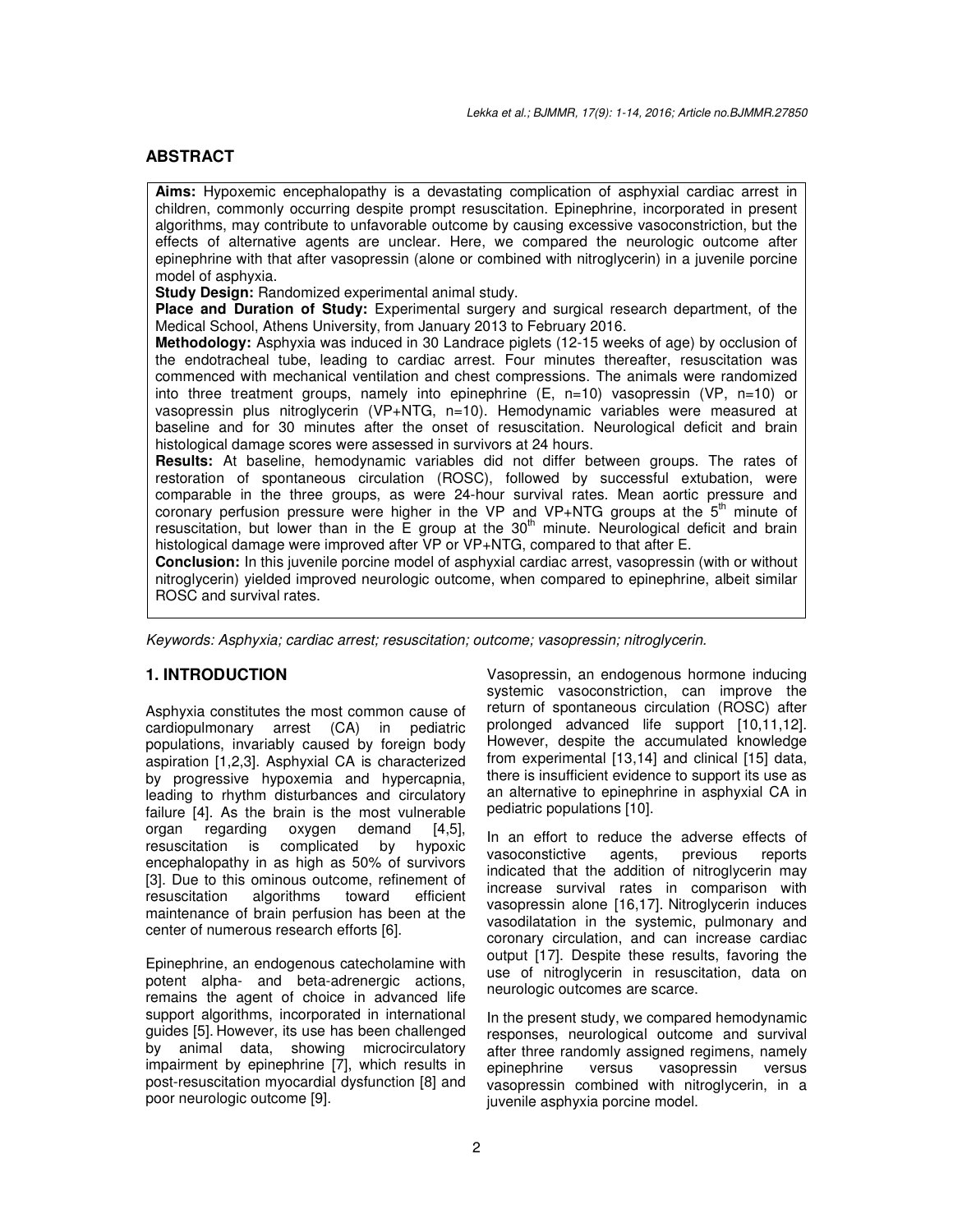# **2. MATERIALS AND METHODS**

### **2.1 Animal Study Population and Ethics**

The study was conducted on 30 domesticated landrace/large white piglets (all male, 12-15 weeks of age, weighing 20±2 kg). The experimental protocol was approved by the General Directorate of Veterinary Services (permit no. K/3038), and all experimental procedures conformed to European legislation (European Union directive for the protection of animals used for scientific purposes, as revised in 2010/63/EU). All animals were supplied by the same breeder and were of conventional microbiological status. No signs of disease were present after veterinarian clinical examination. They were housed in singles, in cages with an area of 1 m<sup>2</sup>. A 12 h/12 h light/dark cycle was provided in climate-controlled conditions, at a temperature of 22±2°C and relative humidity of ~55%. The animals were given free access to water and standard, commercially available food; they were acclimatized to the laboratory conditions for a one week prior to the experiments.

Prior to the experimental procedure, the piglets were randomized (with the use of a sealed envelope) in three groups, each of n=10 animals, namely into epinephrine (E), vasopressin (VP), and vasopressin plus nitroglycerin (VP-NTG). Treatment was administered in the three groups as follows: epinephrine (0.02 mg/kg, diluted in 10 ml saline, as bolus injection), vasopressin (0.4 IU/kg, diluted in 10 ml saline, as bolus injection), or vasopressin (0.4 IU/kg /10 ml dilution, as bolus injection) plus nitroglycerin (7.5 µg/kg). To ensure the blinded conduct of the study, treatment was administered by an investigator, who did not participate further in the specific experiment.

# **2.2 Experimental Protocol**

The animals were pre-medicated with an intramuscular injection of ketamine hydrochloride (10 mg/kg), midazolam (0.5 mg/kg), and atropine sulfate (0.05 mg/kg). After a period of 15 min, the pigs were transported to the operating room. All procedures, described below, were conducted under aseptic conditions. Intravenous access was attained via cannulation of the lateral auricular veins bilaterally (BD Venflon 20 GA 1.26IN 67 ml/min). Anesthesia was induced with an intravenous bolus dose of propofol 1%

 $(2 \text{ mg/kg})$  and fentanyl  $(2 \text{ µg/kg})$ . Intubation was performed with an endotracheal cuffed-tube (MLT 4.5 or 5.0 Oral 27 mm Mallinckrodt<br>Medical). Additional propofol 1 mg/kg, Medical). Additional propofol 1 rocuronium 1 mg/kg were administered before connecting the animals to the automatic volumecontrolled ventilator (ventiPac Sims PneuPac) with oxygen (FiO<sub>2</sub> 21%) and total tidal volume of 15 ml/kg to maintain normocapnia. End-tidal  $CO<sub>2</sub>$ (Nihon Kohden Corp.) and pulse oximetry  $(SpO<sub>2</sub>)$ (Vet/Ox Plus 4700) were continuously monitored, with the sensor placed on the tongue of the intubated animal. Anesthesia was maintained by infusion of propofol 5 mg/kg/h, remifentanyl (20 µg/kg/h) and rocuronium (0.3 mg/kg/h.). Intravenous chemoprophylaxis with kefuroxime 750 mg was administered to prevent infection.

A six-limb electrocardiogram (ECG) was continuously monitored (Mennen Medical Model 6523), and heart rate was determined from the ECG signal. The right internal jugular vein was surgically exposed and a 5.5 F catheter (Opticath, Abbott) was advanced into the right atrium. For monitoring of the aortic pressure, a 5F catheter was placed in the ascending aorta via the internal carotid artery, permitting the recording of systolic and diastolic aortic pressure (Model 6523, USCI CR, Bart, Papapostolou, Greece); mean aortic pressure was determined by the electronic integration of the aortic blood pressure waveform. Coronary perfusion pressure (CPP) was calculated as the difference between aortic and the simultaneously measured right atrial pressures.

# **2.3 Asphyxia Protocol**

The experimental asphyxia protocol, followed here, has been described previously [18]. In brief, after collection of baseline data, the endotracheal tube was clamped at the end of a normal exhalation and the piglet was asphyxiated until cardiac arrest. Any form of gasping was prevented by full muscle paralysis, and all infusions were stopped. Asphyxial cardiac arrest was defined as a mean aortic pressure (MAP) below 10 mmHg and by the absence of aortic pulsation; at this time-point, the endotracheal tube was unclamped. CA-induction time was defined as the time from clamping until CA, as defined above, whereas untreated CA-time, defined as the time-interval between onset of CA and the start of CPR, was set at 4 min. The total asphyxia time-interval was defined as the period between clamping and the onset of resuscitation. The resuscitation efforts included mechanical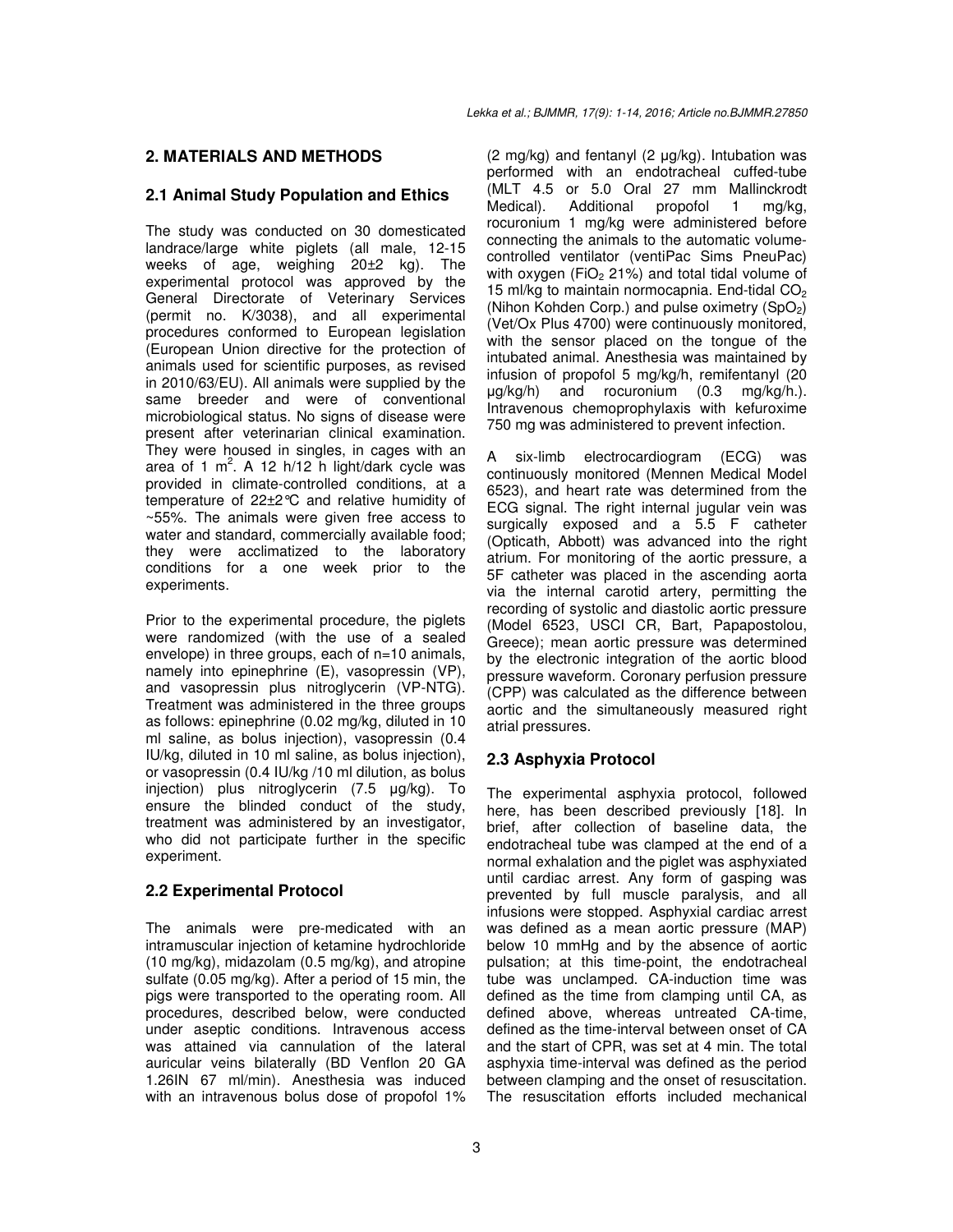ventilation with inspired oxygen (at a concentration of 100%), adjusted to obtain partial pressure of end-tidal CO2 ( $PETCO<sub>2</sub>$ ) of 35-40 mm Hg. Mechanical chest compressions were commenced, at a rate of 100/min (LUCAS Chest Compression System), followed by the intravenous administration of drugs to the auricular vein, and, finally, by a 10 ml saline flush.

Two minutes after the onset of chest compressions, advanced life support (ALS) was commenced guided by the underlying cardiac rhythm, according to current consensus [12]. Specifically, when ventricular fibrillation (VF) was present, defibrillation was attempted with 4J/Kg monophasic waveform shock (Medical Research Laboratories, Inc, Porta Pac 190), via 12 cm adhesive electrodes. In case of defibrillationfailure, chest compressions were continued for 2 min, and defibrillation was repeated. Successful ROSC was defined as MAP of 50 mmHg or above, for a minimum period of 10 min, as previously [19]. The endpoints of the experiment were defined as (a) return of ROSC or (b) asystole or pulseless electrical activity (PEA) after three cycles of CPR or (c) persisting VF, after the third defibrillation. All piglets received normal saline intravenous infusion for post-resuscitation circulatory support. Arterial blood samples were taken before the induction of cardiac arrest, 1 min before CPR and 30 min after ROSC.

As in previous animal studies [18], all successfully resuscitated animals were monitored for 30 min, while light anesthesia was maintained. No antiarrythmic or additional vasoconstrictive agents were administered after ROSC. In the surviving animals, all catheters were removed and the blood vessels were ligated. The ventilator circuit was disconnected from the endotracheal tube, while manual ventilation with 100% oxygen was continued by squeezing a reservoir bag. In animals displaying spontaneous respiration, the tracheal tube was connected to a T-tube for oxygen administration. After administration of atropine (0.2 mg/kg) and neostigmine (0.05 mg/kg) the animals were extubated, as soon as spontaneous respiration was deemed adequate. Oxygen was given by face mask and the animals were further observed for 15 min. Successfully resuscitated animals were returned to their cage and received paracetamol every 12 hours, with free access to food and water. If weaning of mechanical

ventilation failed, the animals were euthanized and autopsied.

The animals were observed for 24 hours after the onset of CA. At the end of this period, the neurologic status was evaluated using the neurologic alertness scores [20], by an investigator blinded to treatment allocation. The total score consisted of 5 components: *posture* (if the animal can stand, attempt to stand, or if it is lying on the side), *gait* (normal, ataxic, or absent), *response to stimuli* (response to all stimuli, only to painful stimuli, or no response), *pupils* (normal, anisocoria, or mydriasis) and *convulsion* (absent, tonic-clonic, or generalized). The NDS scoring-system adds to a score of 100, assigned for complete recovery, whereas a score of 0 is assigned for brain-dead status; thus, higher NDS-values indicate better outcome.

At the end of the experiment, the animals were euthanized with an overdose of sodium thiopental, after sedation with ketamine 10 mg/Kg and midazolam 0.5 mg/Kg. Subsequently, the pigs were necropsied, with special attention given to the presence of rib-cage injury or internal organ damage. The brain was removed from the skull and immersed in 10% paraformaldehyde for 72 hours; it was then cut in a series of 0.4 µm-thick slices, each stained with hematoxylin–eosin. Sections of four brain regions (frontal and temporal cortex, hippocampus and cerebellum) were evaluated by light microscopy for ischemic neuronal changes, capillary congestion and edema. The score was assessed on a four-point scale, as follows: minimal  $= 1$ ; moderate  $= 2$ ; severe  $= 3$ ; and maximal  $= 4$ . The severity score was then multiplied by a weighing factor, depending on the type of lesion (i.e., edema×1, ischemic neuronal change×4 and capillary congestion×1). The total brain histological damage score (HDS) was the sum of all 4 area scores, as previously suggested [21,22]. The flow chart of the experimental protocol is graphically depicted in Fig. 1.

# **2.4 Statistical Analysis**

All analyses were carried out using the statistical package SPSS vr 17.00 (Statistical Package for the Social Sciences, SPSS Inc., Chicago, Ill., USA). The Kolmogorov-Smirnov test was utilized for normality analysis. Data are expressed as mean±standard deviation (S.D.) or median (in case of violation of normality) for continuous variables and as percentages for categorical variables.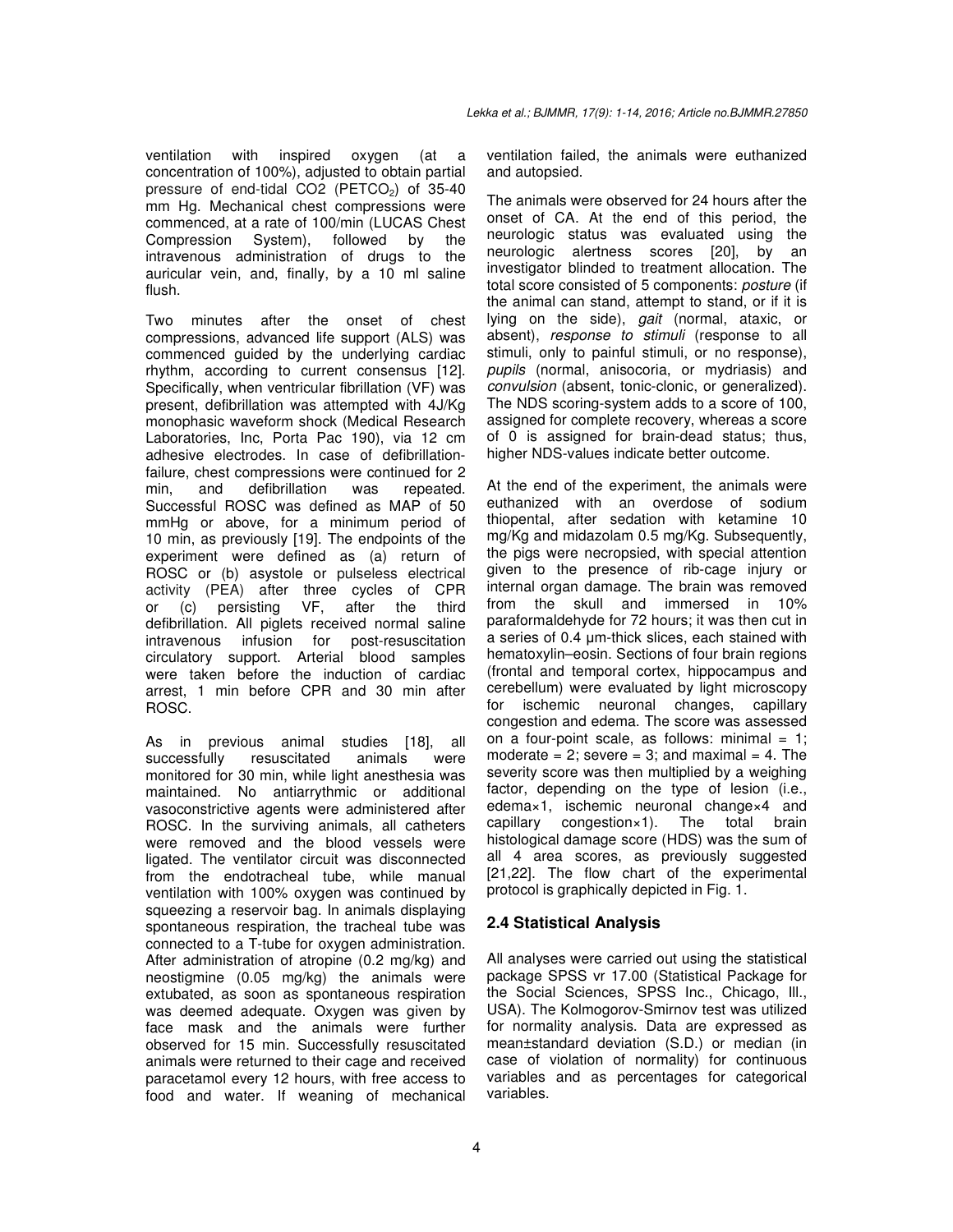

### **Fig. 1. Experimental protocol timetable**

*ETT: Endotracheal tube clamping, LOAP: Loss of aortic pulsations, UCA: Untreated cardiac arrest time, BLS: Basic life support, ALS: Advanced life support algorithms, ICU: Intensive care unit, Total asphyxial time interval: CA inducing time+untreated cardiac arrest time* 

Continuous variables were examined using the one way analysis of variance, followed by pairwise, between-groups comparisons with the post-hoc Bonferroni test. Kruskal-Wallis test and Mann-Whitney U-test were used in case of violation of normality. Statistical significance was set at an alpha value of .05.

### **3. RESULTS**

### **3.1 Pre-arrest Period**

Baseline hemodynamic measurements did not differ between-groups, as shown in Table 1.

### **3.2 Asphyxial Period**

At baseline, all animals were in normal sinus rhythm, whereas sinus tachycardia was noted during the initial four minutes after clamping. The total asphyxia time interval was comparable between groups, i.e., 13.18 ±1.68 min for the E group, 12.97±1.42 min for the VP group and 12.80±1.88 min for the VP+NTG group.

The cardiac rhythms observed at the time of CA and at the end of the  $4<sup>th</sup>$  min of untreated asphyxia CA are shown in Table 2. CPP initially increased from baseline in all groups after the onset of asphyxia, with a peak between the  $3<sup>th</sup>$  and the  $4<sup>th</sup>$  minute. After this time-frame, CPP and MAP declined rapidly in all groups.

### **3.3 CPR Period**

During CPR, MAP was maintained in all groups and at the end of the first cycle of resuscitation, but MAP remained higher in the VP (p= .021) and VP+NTG group ( $p= .05$ ) at the 5<sup>th</sup> minute of CPR (E: 34.83±8.75 mmHg, VP: 66.10±28.66 mmHg, VP-NTG: 66.11±32.73 mmHg), as shown in Fig. 2.





| Group            | Е                | VP           | <b>VP+NTG</b> | p-value   |
|------------------|------------------|--------------|---------------|-----------|
| Heart Rate (bpm) | 119.50±21.44     | 123.70±5.33  | 119.20±13.36  | <b>NS</b> |
| SAP (mmHg)       | 102.60±10.06     | 91.00±11.88  | 94.00±12.75   | <b>NS</b> |
| $DAP$ (mm $Hq$ ) | 71.10±5,45       | 65.00±8.83   | 70.40±14.77   | <b>NS</b> |
| MAP (mmHq)       | 81.30±5.56       | 73.30±9.33   | 77.20±16.71   | <b>NS</b> |
| $CPP$ (mmHg)     | $62.00 \pm 5.08$ | 57.30±8.26   | 63.90±14.16   | <b>NS</b> |
| pH arterial      | 7.43±0.06        | 7.41±0.06    | 7.40±0.03     | <b>NS</b> |
| $PaCO2$ (mmHq)   | $35.54 \pm 5.23$ | 39.60±4.03   | 41.00±2.54    | <b>NS</b> |
| $PaO2$ (mmHg)    | 134.80±13.62     | 128.50±18.76 | 138.30±11.87  | <b>NS</b> |
| Weight (Kg)      | 20.19±1.55       | 19.82±0.97   | 21.08±2.00    | <b>NS</b> |
| $RADP$ (mmHg)    | 7.80±1.23        | 7.70±1.34    | 7.20±0.79     | <b>NS</b> |
| RASP (mmHq)      | 12.00±0.82       | 13.20±0.92   | 12.40±1.96    | <b>NS</b> |

**Table 1. Baseline variables in the three groups** 

*All values are presented as mean±SD; bpm: Beats per minute; RADP: Right atrial diastolic pressure; RASP: Right atrial systolic pressure. The remaining abbreviations are explained in the text*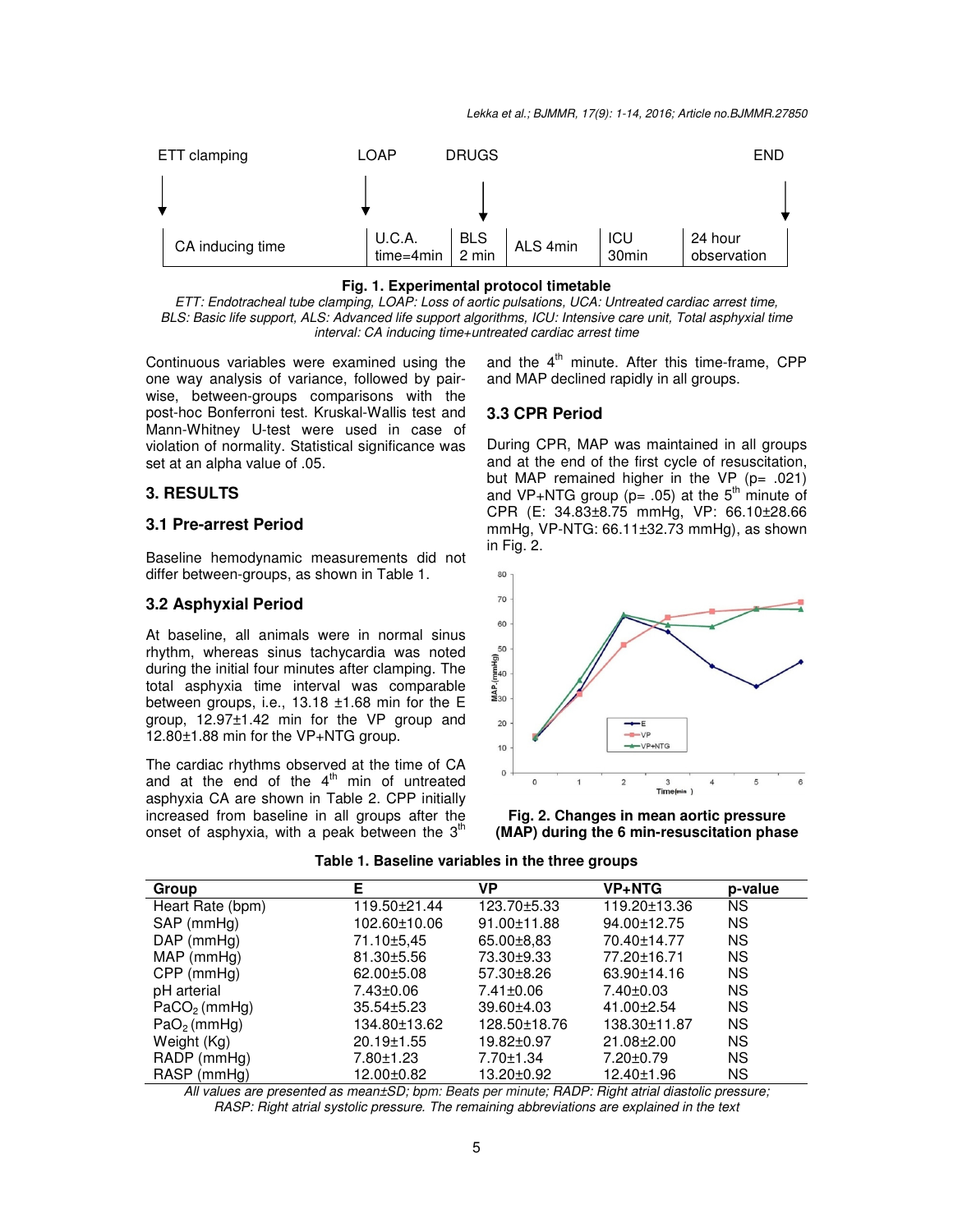**Table 2. Cardiac rhythm: Pre-asphyxia; prior to endotracheal tube clamping, LOAP; Loss of aortic pulsation, Pre-CPR; Immediately prior to CPR. NSR: Normal sinus rhythm** 

|              |                       | VP              | <b>VP+NTG</b>   |
|--------------|-----------------------|-----------------|-----------------|
| Pre asphyxia | <b>NSR (10)</b>       | <b>NSR (10)</b> | <b>NSR (10)</b> |
| <b>LOAP</b>  | <b>PEA (6)</b>        | <b>PEA (8)</b>  | <b>PEA (9)</b>  |
|              | Asystole (2)<br>VF(2) | VF(2)           | VF(1)           |
| Pre CPR      | VF (8)                | VF(6)           | <b>PEA (5)</b>  |
|              | Asystole (2)          | PEA(2)          | VF(5)           |
|              |                       | Asystole (2)    |                 |

The maximal value of MAP during CPR in the E group was 79.67±14.18 mmHg in survivors and 40.25±3.3 mmHg in the animals that subsequently died (p< .0005). The corresponding values were 106.25±0.96 mmHg versus 66.50+23.89 mmHg (p< .012) in the VP group, and 118.33±32.24 mmHg versus 61.14±30.87 mmHg ( $p = .029$ ) in the VP+NTG group.

Coronary perfusion pressure (CPP) response during resuscitation can be seen in Fig. 3. CPP was maintained in all groups during the first 3 minutes of resuscitation, but it was lower in the E group at the  $5<sup>th</sup>$  min of CPR, when compared to the VP group (p=.029), or to the VP+NTG group ( $p=$  .025). Respective CPP<sub>5min</sub> values were 5.33±4.41 mmHg, 21.10±16.11 mmHg and 23.44±29.33 mmHg.

Maximal CPP during CPR in the E group was 54.67±8.76 mmHg in animals with ROSC and 15.75±3.3 mmHg (p< .0005) in animals without ROSC. Respective values were 65.0±2.45 versus 25.83±15.9 mmHg (p= .002) in the VP group, and 78.33±4.35 mmHg versus 27.29±21.68 mmHg (p= .02) in the VP+NTG group.



**Fig. 3. Coronary perfusion pressure. Progression of coronary perfusion pressure during CPR**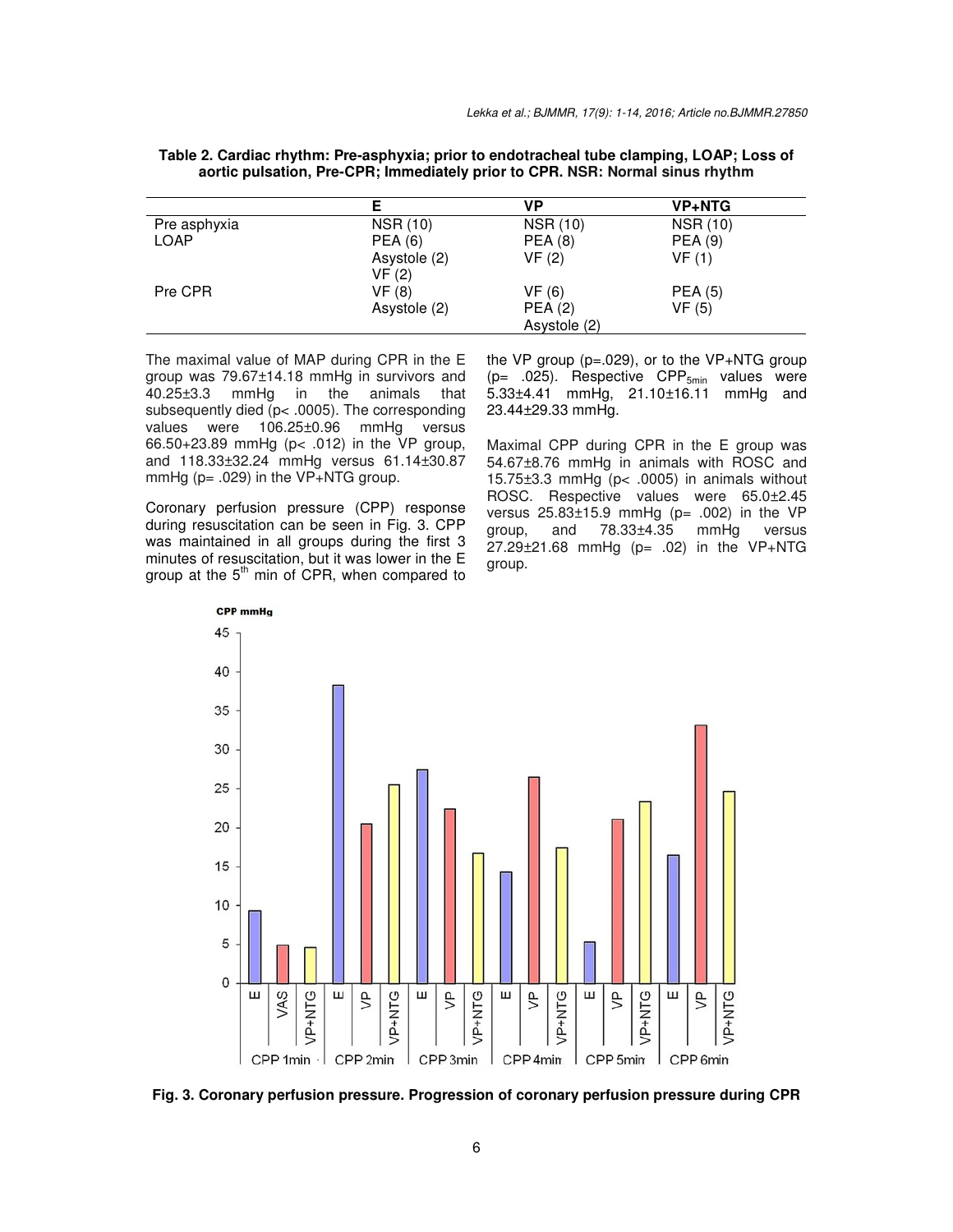Statistically significant difference in PETCO<sub>2</sub> during CPR was seen only at the 2<sup>nd</sup> min of CPR between E and either the VP-NTG or the VP group. PETCO<sub>2</sub> fluctuations are shown in Fig. 4. Final  $PETCO<sub>2</sub>$  achieved in animals with ROSC during CPR in the E group was 34.67±11.88 mmHg and 10.50±7.19 mmHg (p= .007) in animals without ROSC. Correspondingly, final PETCO<sub>2</sub> was 19.25±2.87 mmHg versus 11.17 $\pm$ 8.66 mmHg (p= .115) in the VP group, and 32.33±8.386 mmHg versus 11.71±5.648 mmHg  $(p= .002)$  in the VP-NTG group.

### **3.4 Post-CPR Period**

In the E group, six of ten piglets were successfully resuscitated, of which two after the first cycle (no defibrillation required), two after the second cycle (one defibrillation) and two in the third cycle (two defibrillations). All six were successfully extubated and survived for 24 hours after cardiac arrest; however, severe neurologic impairment was detected in all, as described below. In the VP group, five of ten piglets were successfully resuscitated, all after the third cycle (2 defibrillations). Four of five were successfully extubated, but, in the remaining animal, VF was recorded 4 min after ROSC, but prior to extubation. Two further piglets died two and four hours later, respectively, after ROSC, due to progressive cardiorespiratory failure. ROSC was observed in three of ten animals in the VP-NTG group. More specifically, one animal was successfully resuscitated without defibrillation and two after two defibrillations; they were successfully extubated, but one died 45 min after ROSC (Table 5).

No internal organ damage or rib cage fractures were detected in any animal. Histology revealed lung fibrosis in one animal in the VP-group and in one in VP-NTG-group. During the entire postresuscitation period, no statistically significant differences were found between the three groups, with respect to the following variables: HR, PETCO<sub>2</sub>, SpO2 and PCO<sub>2</sub>. By contrast, significant differences were present from the  $10<sup>th</sup>$ until the  $30<sup>th</sup>$  min in CPP and MAP, as seen in Table 3.



**Fig. 4. Changes PETCO2 during CPR**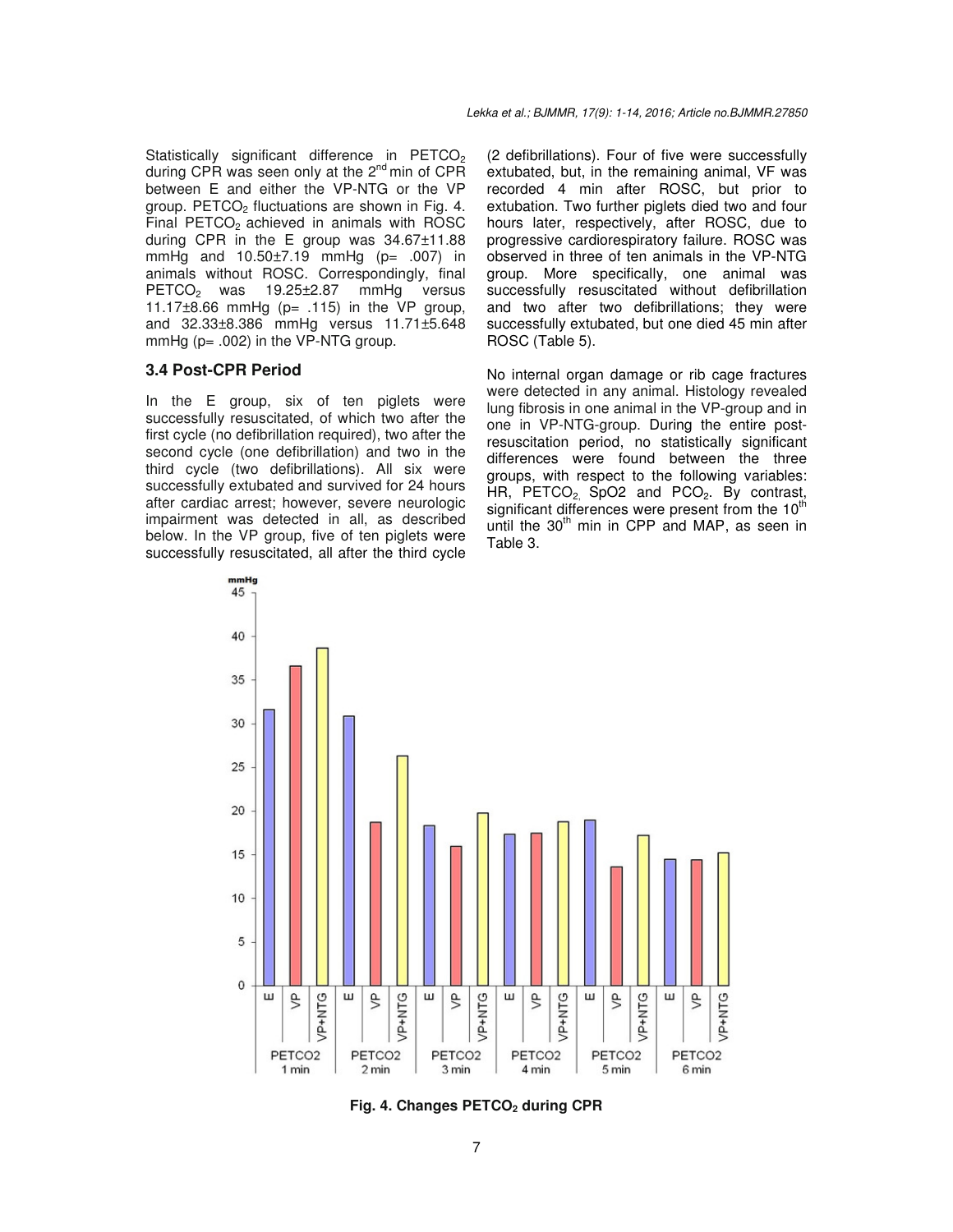|                                                          | Е                              | VP                | <b>VP+NTG</b>    |           |
|----------------------------------------------------------|--------------------------------|-------------------|------------------|-----------|
| HR.                                                      | 145.00±29.88                   | 132.25±25.12      | 145.67±32.62     | <b>NS</b> |
| SpO <sub>2</sub>                                         | $95.1 \pm 1.31$                | $94.6 \pm 1.24$   | $94.42 \pm 1.62$ | <b>NS</b> |
| PCO <sub>2</sub>                                         | 48.67±11.48                    | $49.50 + 2.38$    | 62.67±24.54      | <b>NS</b> |
| TECO <sub>2</sub>                                        | 34.17±11.25                    | 41.50±10.41       | $43.67 \pm 3.79$ | <b>NS</b> |
| <b>MAP</b>                                               | 67.83±13.61*                   | $57.50\pm5.80*$   | 38.33±6.66       | 0.011     |
| <b>CPP</b>                                               | $50.67 \pm 12.93$ <sup>*</sup> | $43.00\pm 6.38^*$ | $24.00 \pm 7.81$ | 0.023     |
| * p<0, 05 vs VP+NTG; All values are presented as mean±SD |                                |                   |                  |           |

**Table 3. Variable 30 min after ROSC** 

Neurologic alertness was higher in the VP and VP-NTG groups, compared to the E group (Table 5). Neurologic evaluation 24 hours after ROSC revealed a NDS of 100 in all survivors of the groups of VP (100,100) and VP-NTG (100,100). This score was higher ( $p = .024$ ) than the NDS of 43±5.2, calculated for the survivors in the E group, in which the following scores were assigned: 50, 50, 40, 40, 40, 40; neurologic dysfunction was prominent in the E group, with the animals appearing disoriented, responding only to painful stimuli and making unsuccessful attempts to stand (Fig. 5). To account for<br>differences in mortality, the NDS was differences in mortality, the NDS was recalculated for all animals with ROSC, irrespective of the final outcome, as previously [19]; however, such analysis failed to reveal significant differences between groups.

**3.5 Neurologic Outcome** 



**Fig. 5. NDS. Box plots of NDS in groups. The shaded area indicates the standard deviation and the horizontal lines above and below the shaded area represent the maximal and minimal values, respectively** 

Brain morphology after 24 h in E group displayed a mean HDS of 18.17±2.4; in more detail, the following scores were assigned: 19, 15, 14, 10, 19, 14. This contrasted the HDS in the VP group, which was improved (p= .001) at  $6 \pm 0$  (both survivors had a score of 6), whereas the group VP-NTG showed a brain HDS of  $10 \pm 0$ 

(Table 4). In all groups, mild perivascular edema was observed, but capillary congestion was rare, and brain cell necrosis was absent. Injured neurons were seen adjacent to neurons with normal appearance, mostly located in the frontal and temporal cortex. Overall, the amount of neuronal damage was high in E group, mild in VP-NTG group and low in VP group (Figs. 6, 7, 8). The average total HDS correlated well with the NDS  $(r = -0.753)$ .



**Fig. 6. Frontal cortex, group E. Representative histologic image of the frontal cortex from an animal in the group E. Multiple ischemic neurons display eosinophilic cytoplasm and pyknotic nuclei (representative neuron marked with white arrows). Capillary congestion (red arrow) and edema are also evident (magnification ×400)** 



**Fig. 7. Frontal cortex, group VP. Representative histologic image of the frontal cortex from an animal in the group VP. Note the normal appearance (magnification ×400)**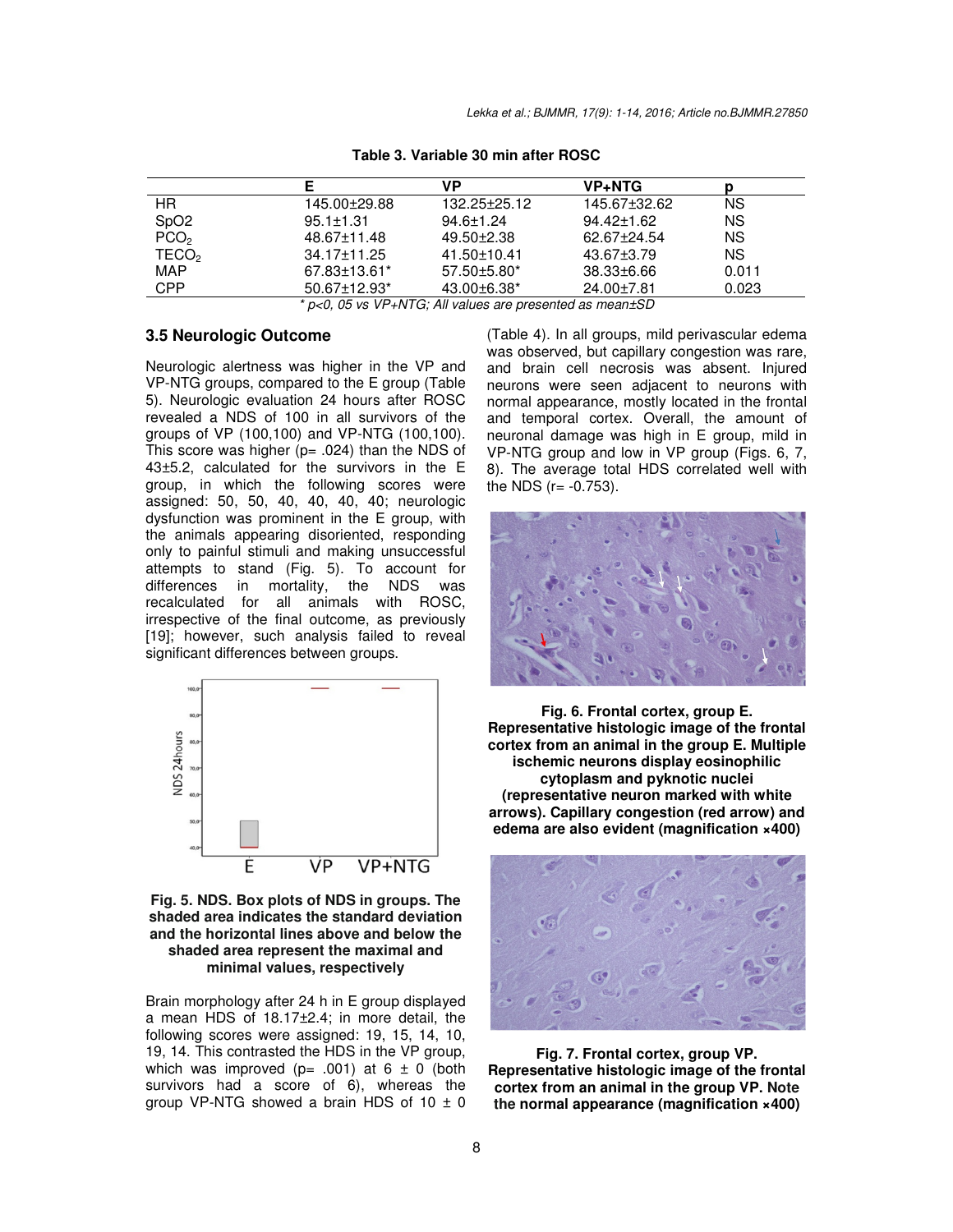| Group | $E$ (mean $\pm$ SD)<br>$n = 6$ | VP (mean±SD)<br>n=2            | VP+NTG (mean±SD)<br>$n=2$ | p-value |
|-------|--------------------------------|--------------------------------|---------------------------|---------|
| HDS   | 18.17 <sup>+</sup> 2.4         | $6.0 + 0.0$                    | $10.0 + 0.0$              | 0.001   |
|       |                                | * p<0.05 vs E, ** p<0.005 vs E |                           |         |

| Table 4. The results of HDS between the groups |  |  |  |
|------------------------------------------------|--|--|--|
|------------------------------------------------|--|--|--|

| Table 5. Results between the groups in comparison |  |
|---------------------------------------------------|--|
|---------------------------------------------------|--|

| Group                         |                     | VP                  | <b>VP-NTG</b>      | p-value   |
|-------------------------------|---------------------|---------------------|--------------------|-----------|
| CA inducing time (p-value=NS) | $9.18 \pm 1.68$ min | $8.97 \pm 1.42$ min | $8.8 \pm 1.88$ min | <b>NS</b> |
| Total shocks                  |                     |                     |                    |           |
| ROSC (p-value=NS)             |                     |                     |                    | ΝS        |
| 24 hr survival                |                     |                     |                    | .091      |
| 24 hr NDS                     | $43 + 5.2$          | $100+0$             | $100+0$            | .024      |



**Fig. 8. Frontal cortex, group VP-NTG. Representative histologic image of the frontal cortex of group VP-NTG. Fewer condensed neurons (white arrows) and mild edema are evident (magnification ×400)** 

# **4. DISCUSSION**

# **4.1 Experimental Animal Model**

Asphyxia is the most common cause of cardiac arrest in children [1], often leading to hypoxemic encephalopathy [4]. In our experimental model of asphyxia, the observed rhythm disturbances included asystole, pulseless electrical activity and VF, in accordance with findings in pediatric populations [23]. Progressive hypercapnia after endotracheal tube clamping was seen in all groups, followed by progressive loss of aortic pulsation, in accord with previous observations in a canine-model [24]. Moreover, the duration of asphyxia time interval (~12 min) represents the average delay for the arrival of emergency medical personnel and the initiation of CPR [2],<br>albeit longer periods are occasionally albeit longer periods are occasionally encountered. Based on these characteristics, the pediatric porcine model utilized in the present study is of considerable value in the study of asphyxia CA in children.

# **4.2 Neurological Outcome**

The present study shows that the use of vasopressin, or vasopressin combined with nitroglycerin, improves early neurological outcome, when compared to epinephrine. Specifically, our data show reduced neurological deficits and histopathological confirmation after VP-treatment, with ameliorated brain edema and ischemic cell damage, 24 h after ROSC. However, this was counterbalanced with absence of survival benefit, which, in fact, tended to be lower in VP-treated animals; furthermore, the gain in neurological outcome was diluted, when the animals with ROSC were analyzed. Hence, the observed survival-differences, resulting in small number of observations in the VP group, impose a significant confounding factor; thus the higher NDS in this group should be viewed only as trend, requiring further validation in future studies.

# **4.3 Vasopressin in CA**

Cerebral perfusion, determined by MAP [25], is the most important parameter affecting the extent of brain injury. In our study, MAP was maintained in the VP and VP+NTG groups at the early CPRperiod, providing an explanation for our findings. To this end, the vasoconstrictive effects of VP in the skin, skeletal muscles and intestine, may divert blood to the brain, thereby maintaining adequate cerebral blood flow during resuscitation [26,27].

Vasopressin, displaying longer half-life (10-20 min) than epinephrine (4 min) [28], is being currently evaluated as a potential alternative to epinephrine in resuscitation algorithms. The rationale is based on earlier studies, reporting higher concentrations of endogenous vasopressin in patients who were successfully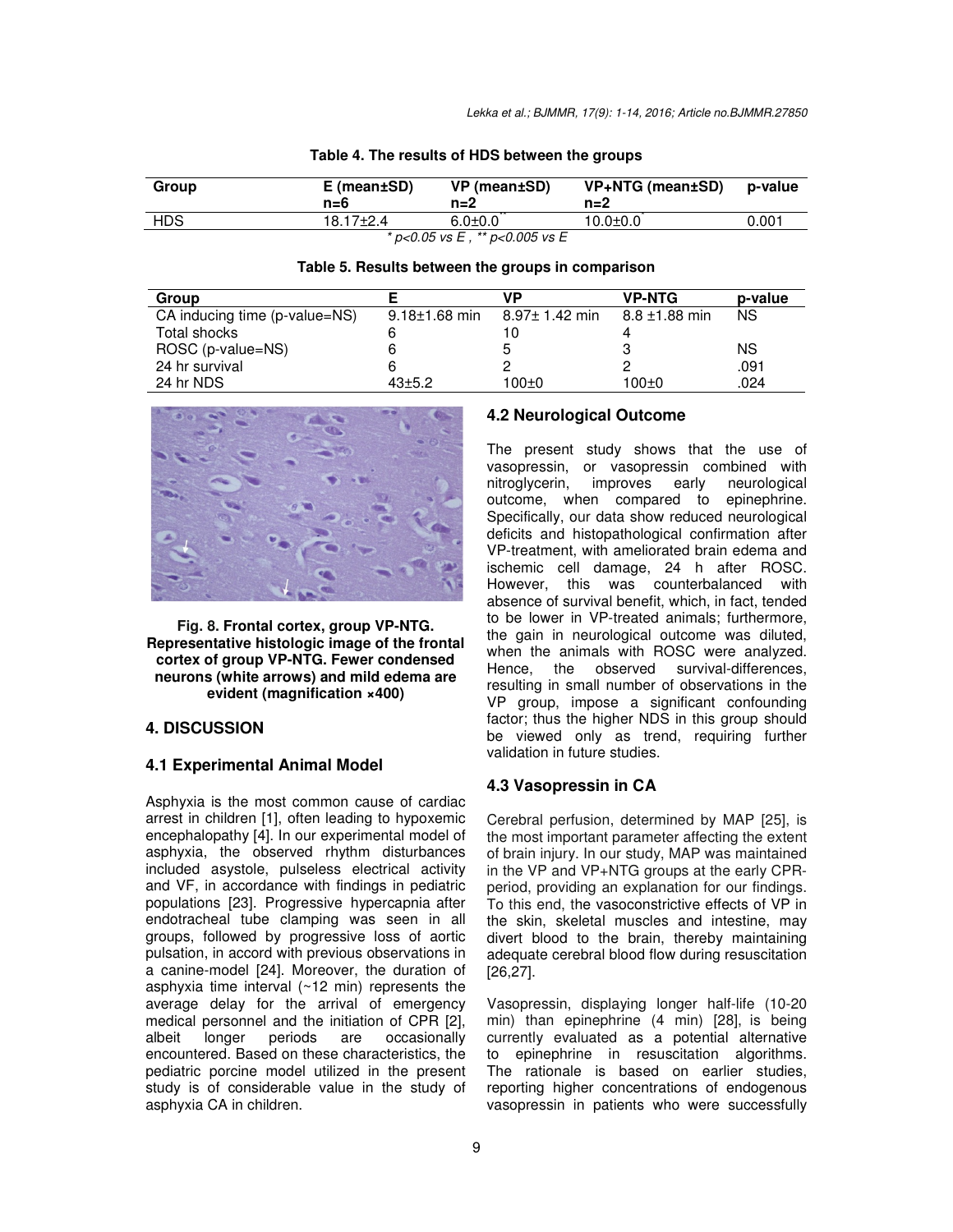resuscitated than in those who died [29,30]. Other studies have reported that increased plasma ACTH and cortisol concentrations, induced by VP, may maintain hemodynamic stability and improve ROSC rates [31]. Recently, in a rat-model of asphyxial CA, it was suggested that VP, alone or combined with E, may prevent the activation of mitogen-activated protein kinase and c-Jun N-terminal kinase signaling pathways and reduce neuronal apoptosis during CPR [32]. These salutary effects of VP may provide additional explanation for the improved neurologic outcome in our animal-cohort.

A worrisome finding in our experiments was the lower MAP in the VP and VP+NTG groups at later stages that may account for the equivocal findings in these groups, regarding survival and neurologic outcome. Thus, our findings indicate that prolonged vasoconstriction, induced by the longer half-life of VP may impair ROSC and survival. The increased afterload, caused by prolonged vasoconstriction, increases myocardial oxygen demand, leading to transient hypoxemia, impaired microcirculation, myocardial dysfunction and lethal rhythm disturbances [10]. This inference is supported by the time of death in the VP group, in which two animals died from progressive heart failure, two and four hours after ROSC.

# **4.4 Coronary Perfusion Pressure**

CPP correlates directly with myocardial blood flow, and is considered a reliable predictor of successful CPR [32]. Improved short-term survival rates were linked to CPP above 30 mmHg generated by CPR, along with adequate end-tidal  $CO<sub>2</sub>$  [33,34]. Thus, CPP has been established as a highly predictive indicator of the likelihood of ROSC, validated in animal and human studies [32-34]. Such conclusions were reiterated in our experiments, in which successfully resuscitated animals achieved satisfactory CPP-values, irrespective of treatment-allocation.

CPP was maintained during CPR in our VPtreated animals, but this was only of brief duration. Specifically, CPP was higher in the VP and VP+NTG groups at the  $\bar{5}^{th}$  minute of resuscitation, but lower than in the E group at the  $30<sup>th</sup>$  minute. We feel that this finding can largely explain the lack of survival benefit after VP or VP+NTG, although our study was underpowered to detect differences in mortality. This observation may also reflect the relatively low

dosage of vasopressin, used in our protocol. Indeed, a dose response-study in pigs indicated that optimal results may be expected with vasopressin dosage as high as 0.8U/Kg [35]. However, these results need to be further validated, as potential benefits may be counterbalanced by the impairment of myocardial blood flow [13,36], as discussed above. Along these lines, the wide variation in VP-dosages may provide an explanation for the results of three randomized controlled trials [15,37,38] and a subsequent meta-analysis [39], reporting similar survival with vasopressin versus epinephrine as a first-line vasodepressor agent in CA.

# **4.5 Epinephrine in CA**

Epinephrine, currently the preferred vasopressor<br>agent during CPR, causes systemic agent during CPR, causes systemic vasoconstriction; epinephrine activates both α1 and β1-adrenergic receptors, with vasomotor responses displaying dose-dependent curves. At high doses, as in those used in current algorithms and in the present work, the  $\alpha$ 1vasoconstrictive effects prevail [9,27]. Thus, decreased cerebral blood flow, secondary to excessive vasoconstriction, may account for the poorer neurological outcome observed after E in our experiments.

# **4.6 Nitroglycerin**

Theoretically, a combination of vasodepressor and vasodilator agents may exert beneficial effects during CPR, in terms of enhancing myocardial [16] and cerebral blood flow [40,41], thereby improving short-term survival. Specifically, VP in combination with NTG has been shown to increase survival rates in a 6minasphyxia rat-model [17]. In keeping with these results, we report maintained CPP and MAP levels during CPR after VP+NTG, but these were not translated into survival benefit, as in the case of VP. NTG, a nitric oxide donor [42], causes arterial and venous vasodilation by vascular smooth muscle relaxation [16]; furthermore, NTG increases blood flow to vital organs [16], and decreases myocardial oxygen demand due to the preload reduction [43]. Despite these salutary effects, the actions of NTG on cerebral blood flow remain ambiguous [42]. In our study, the addition of nitroglycerin to vasopressin was associated with favorable neurologic outcome, when compared to the E group, but similar to that observed with vasopressin alone. Thus, at the dosages used here, the vasoconstrictive actions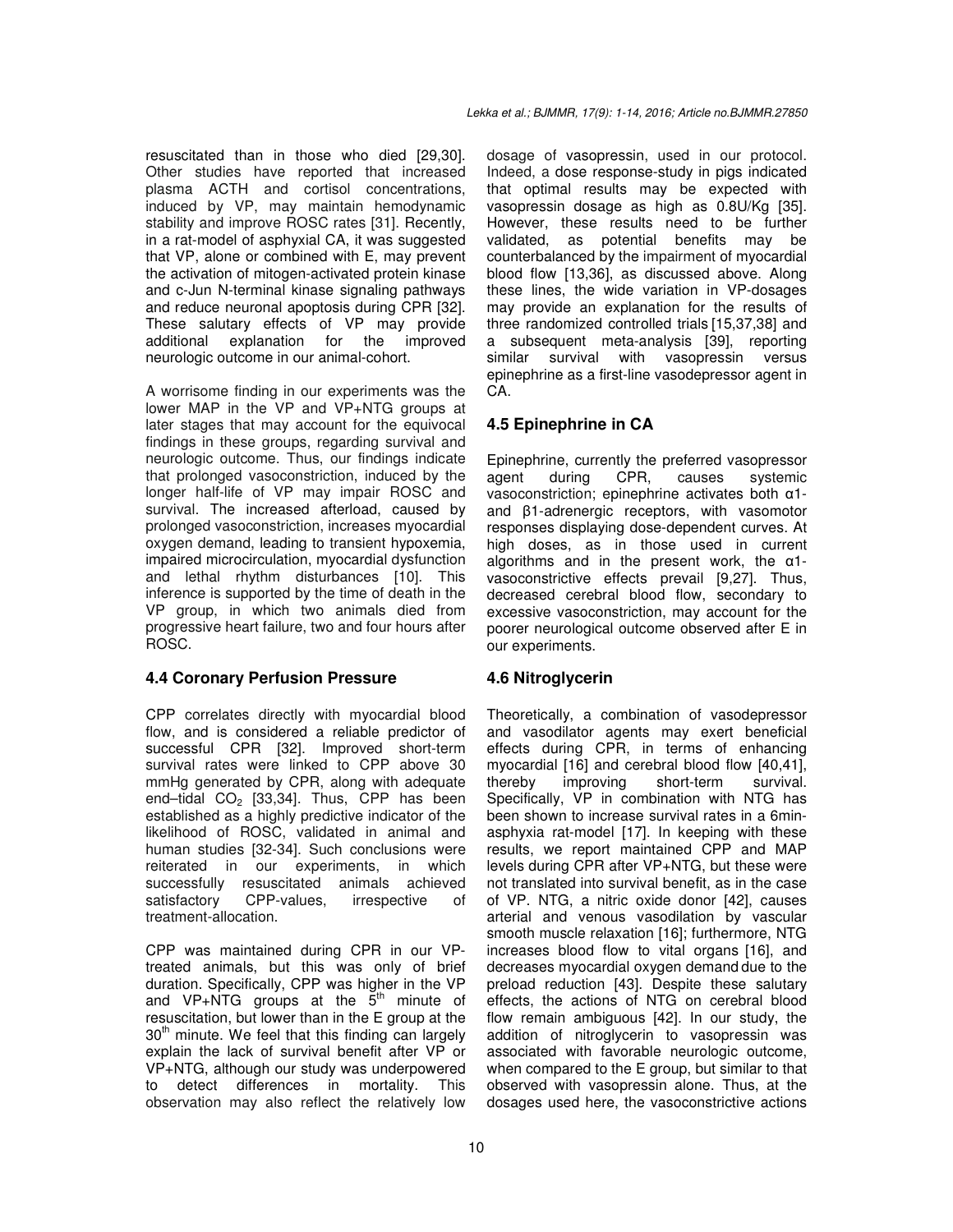of VP seem to prevail; dose-response studies are deemed necessary for more accurate assessment of NTG.

In contrast to the early benefit, a decrease in CPP and MAP was noted in the VP+NTG group, between the  $10^{th}$  and the  $30^{th}$  min after ROSC. Despite the short half-life of NTG in the setting of normal cardiac output, this finding may be attributed to the delayed vasodilating actions of NTG in the post-resuscitation phase. Our results caution the use of NTG after asphyxial CA, and call for further research on the actions of NTG on the cerebral and myocardial circulation during the early and delayed post-resuscitation phases.

### **4.7 Strengths and Limitations**

We feel that this study adds important information on the resuscitation strategies after asphyxial cardiac arrest in pediatric populations. The large animal model, opted in our experiments, displays close resemblance with human pathophysiology, enabling clinically pertinent conclusions. We focused on the neurological outcome, given the high incidence of hypoxemic encephalopathy after asphyxial CA. Despite these merits, four limitations of the present study should be acknowledged. *First*, as we did not perform dose-response experiments, we cannot comment as to whether different vasopressin or nitroglycerin regimes (e.g. delayed administration, or repeated dosages, as previously advocated [16]) would have elicited different hemodynamic results. *Second*, we did not examine the combination of E and VP, as other studies suggested [43]. *Third*, we did not use hypothermia during the resuscitation period, despite its neuroprotective actions, according to animal [19] and human [44]. data. *Fourth*, because of our small sample size, the statistical power for survival analysis is low.

### **5. CONCLUSION**

In experimental asphyxial CA, vasopressin, either alone or with the addition of nitroglycerin, reduced neurological deficits and histopathological damage 24 hours after ROSC, when compared to epinephrine. Further studies are required, examining the effects of these agents on ROSC and survival; these should incorporate several end-points, such as coronary perfusion pressure, left and right ventricular function, as well as vasoactive responses in the systemic and pulmonary circulation.

### **CONSENT**

It is not applicable.

### **ETHICAL APPROVAL**

All authors hereby declare that "Principles of laboratory animal care" were followed. All experiments have been examined and approved by the appropriate ethics committee.

### **COMPETING INTERESTS**

Authors have declared that no competing interests exist.

### **REFERENCES**

- 1. Young KD, Seidel JS. Pediatric cardiopulmonary resuscitation: A collective review. Ann Emerg Med. 1999;33(2):195- 205. [PMID: 9922416]
- 2. Topjian AA, Berg RA. Pediatric out-ofhospital cardiac arrest. Circulation. 2012; 125(19):2374-8. [PMID: 22586292]
- 3. Reis AG, Nadkarni V, Perondi MB, Grisi S, Berg RA. A prospective investigation into the epidemiology of in-hospital pediatric cardiopulmonary resuscitation using the international Utstein reporting style. Pediatrics. 2002;109(2):200–9. [PMID: 11826196]
- 4. Safar P, Paradis N. Asphyxial cardiac arrest. In: Cardiac Arrest: The science and practice of resuscitation medicine. Paradis NA, Halperin HR, Novak RM (EDS). Baltimore, MD, Williams and Wilkins. 1999;702-726.
- 5. Soar J, Nolan JP, Böttiger BW, Perkins GD, Lott C, Carli P, et al. European Resuscitation Council Guidelines for Resuscitation 2015 Section 3. Adult advanced life support. Resuscitation. 2015;95:100–147. [PMID: 26477701]
- 6. Berg RA, Hilwig RW, Kern KB, Ewy GA, Babar I. "Bystander" chest compressions and assisted ventilation independently improve outcome from piglet asphyxial pulseless "cardiac arrest". Circulation 2000;101(14):1743-1748. [PMID: 10758059]
- 7. Fries M, Tang W, Chang YT, Wang J, Castillo C, Weil MH. Microvascular flow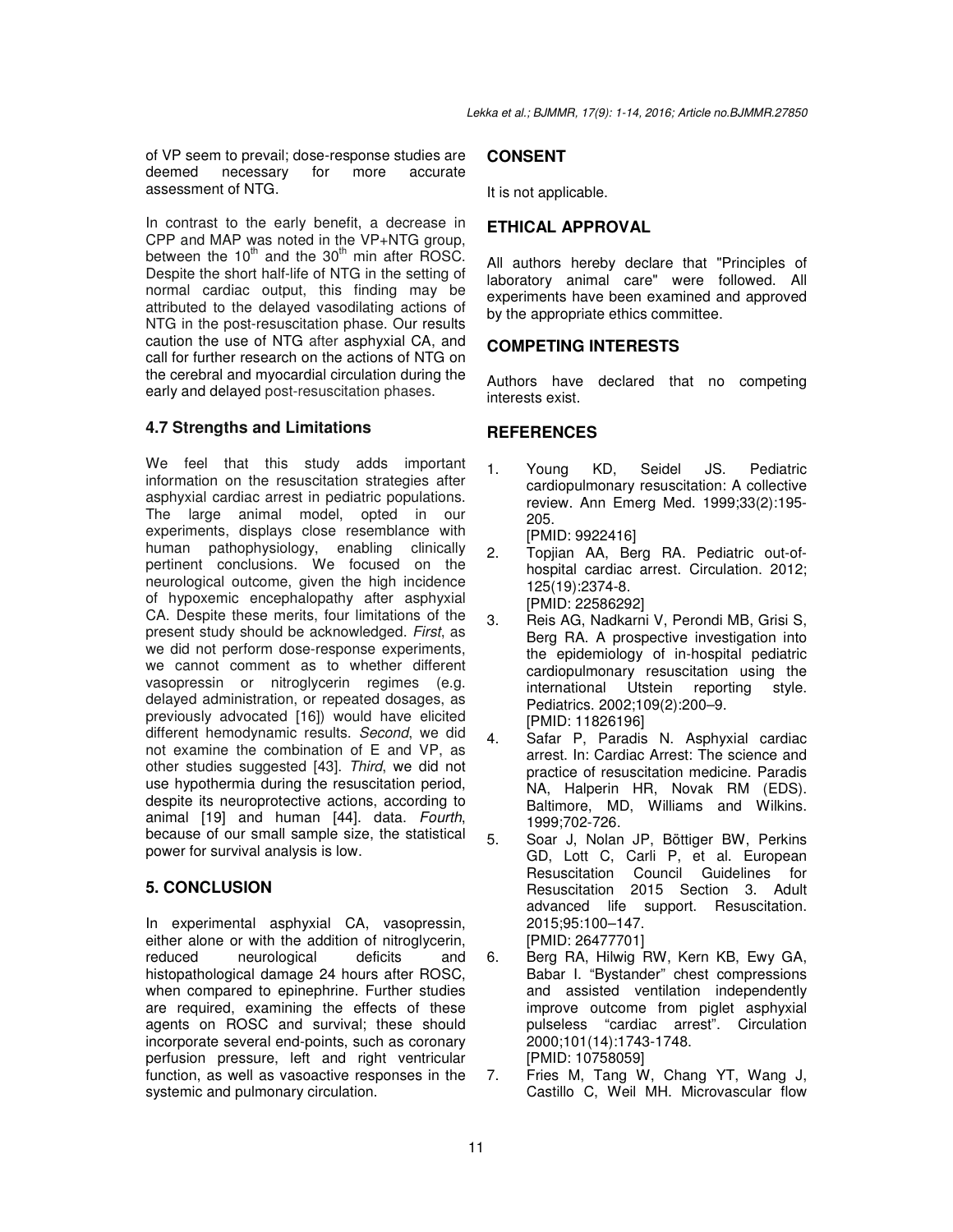during cardiopulmonary resuscitation is predictive of outcome. Resuscitation. 2006; 71(2):248–53.

[PMID: 16987589]

- 8. Angelos MG, Butke RL, Panchal AR, Torres CA, Blumberg A, Schneider JE. Cardiovascular response to epinephrine varies with increasing duration of cardiac arrest. Resuscitation. 2008;77(1):101-10. [PMID: 18164797]
	- DOI: 10.1016/j.resuscitation.2007.10.017
- 9. Berg RA, Otto CW, Kern KB, Hilwig RW, Sanders AB, Henry CP, Ewy GA. A randomized, blinded trial of high-dose epinephrine versus standard-dose epinephrine in a swine model of pediatric asphyxia cardiac arrest. Critical Care Medicine. 1996;24(10):1695-1700. [PMID: 8874308]
- 10. Koster RW, Baubin MA, Bossaert LL, Caballero A, Cassan P, Castrén M, et al. European Resuscitation Council Guidelines for Resuscitation 2010 Section 2. Adult basic life support and use of automated external defibrillators. Resuscitation. 2010;81(10):1277-1292. [PMID: 20956051]

DOI: 10.1016/j.resuscitation.2010.08.009

- 11. Lindner KH, Prengel AW, Brinkmann A, Strohmenger HU, Lindner IM, Lurie KG. Vasopressin administration in refractory cardiac arrest. Ann Intern Med. 1996; 124(12):1061-1064. [PMID: 8633820]
- 12. Biarent D, Bingham R, Eich C, Lopez-Herce J, Maconochie I, Rodrvguez NA. European Resuscitation Council Guidelines for Resuscitation 2010, Section 6. Paediatric life support. Resuscitation. 2010;81(10):1364-88. [PMID: 20956047] DOI: 10.1016/j.resuscitation 2010.08.012
- 13. Lindner KH, Brinkmann A, Pfenninger EG, Lurie KG, Goertz A, Lindner IM. Effect of vasopressin on hemodynamic variables, organ blood flow, and acid-base status in a pig model of cardiopulmonary resuscitation. Anesth Analg. 1993;77(3): 427-35.

[PMID: 8368541]

14. Lindner KH, Prengel AW, Pfenninger EG, Lindner IM, Lurie IM, Strohmeger HU, Georgieff M. Vasopressin improves vital organ blood flow during closed-chest cardiopulmonary resuscitation in pigs. Circulation. 1995;91(1):215-221.

[PMID: 7805205]

- 15. Stiel G, Hebert P, Wells G, Vandemheen K, Tang A, Higginson L. Vasopressin versus epinephrine for inhospital cardiac arrest: A randomized controlled trial. Lancet. 2001;358(9276):105-109. [PMID: 11463411]
- 16. Wenzel V, Lindner KH, Mayer H, Lurie KG, Prengel AW. Vasopressin combined with nitroglycerin increases endocardial perfusion during CPR in pigs. Resuscitation. 1998;38:13-17. [PMID: 9783504]
- 17. Kono S, Suzuki A, Obata Y, Iggrashi H, Bito H, Sato S. Vasopressin with delayed combination of nitroglycerin increases survival rate in asphyxia rat model. Resuscitation. 2002;54(3):297-301. [PMID: 12204464]
- 18. Varvarousi G, Xanthos T, Lappas T, Lekka N, Goulas S, Dontas I. Asphyxial cardiac arrest, resuscitation and neurological outcome in a Landrace/Large-White swine model. Lab Anim. 2011;45:184-190. [PMID: 21508116]
- 19. Ye S, Weng Y, Sun S, Chen W, Wu X, Li Z, Weil MH, Tang W. Comparison of the durations of mild therapeutic hypothermia on outcome after cardiopulmonary resuscitation in the rat. Circulation. 2012;125(1):123-129. [PMID: 22086880] DOI: 10.1161/CIRCULATIONAHA.111.062 257
- 20. Xanthos T, Bassiakou E, Koudouna E, Rokas G, Goulas S, Dontas I. Combination pharmacotherapy in the treatment of experimental cardiac arrest. Am J Emerg Med. 2009;27(6):651-9. [PMID: 19751621] DOI: 10.1016/j.ajem.2008.05.004
- 21. Prengel AW, Lindner KH, Keller A. Cerebral oxygenation during cardiopulmonary resuscitation with epinephrine and vasopressin in pigs. Stroke. 1996;27(6):1241-48. [PMID: 8685936]
- 22. Vaagenes P, Safar P, Moossy J, Rao G, Diven W, Ravi C, Arfors K. Asphyxiation versus ventricular fibrillation cardiac arrest in dogs. Differences in cerebral resuscitation effects – a preliminary study. Resuscitation. 1997;35(1):41–52. [PMID: 9259060]
- 23. Nadkarni V, Larkin G, Peberdy M, Carey S, Kaye W, Mancini M. First documented rhythm and clinical outcome from in-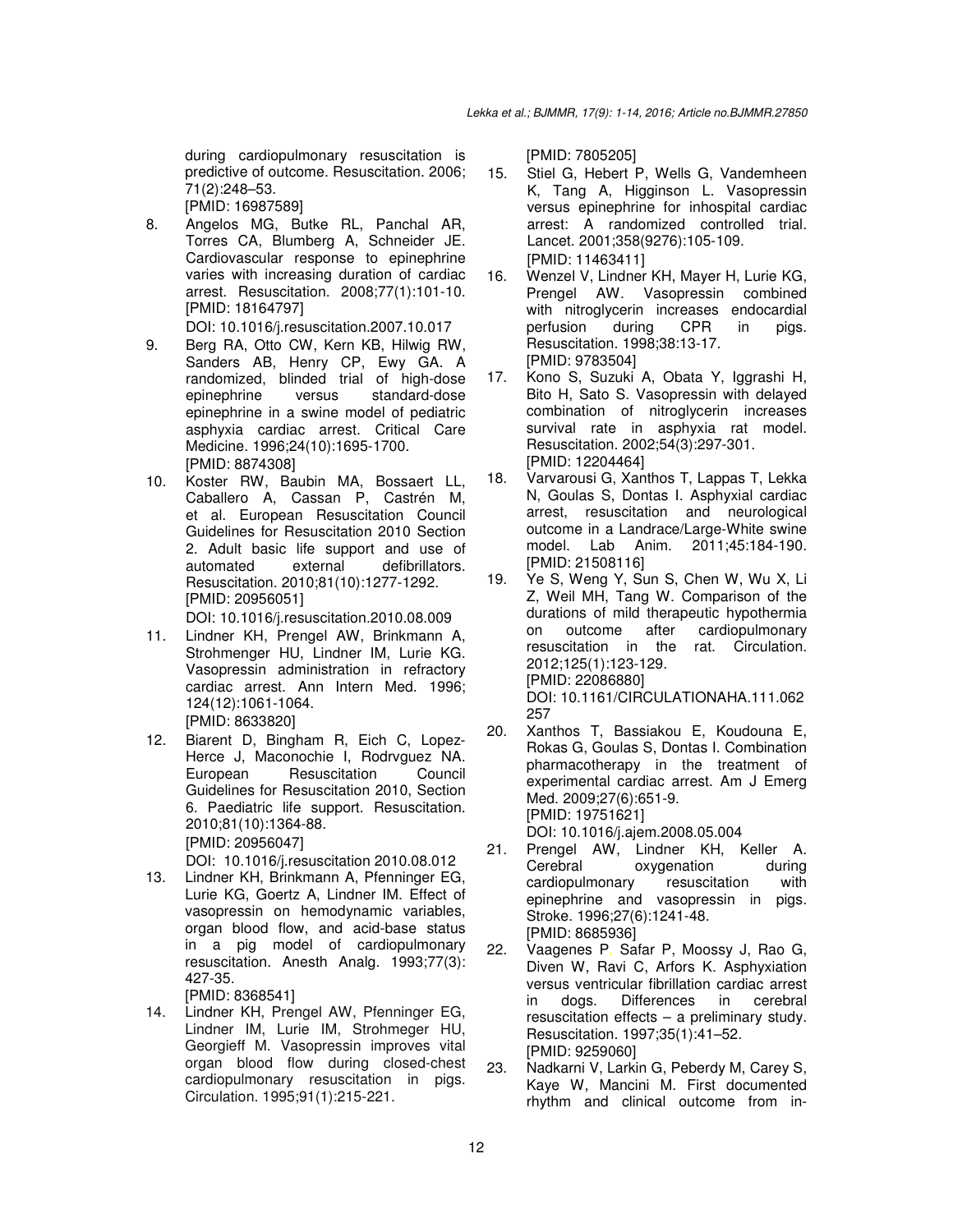hospital cardiac arrest among children and adults. JΑΜΑ. 2006;4:295(1)50-57. [PMID: 16391216]

- 24. DeBehnke DJ, Hilander SJ, Dobler DW, Wickman LL, Swart GL. The hemodynamic and arterial blood gas response to asphyxiation: A canine model of pulseless electrical activity. Resuscitation. 1995; 30(2):169–75. [PMID: 8560107]
- 25. Rosner MJ, Rosner SD, Johnson AH. Cerebral perfusion pressure: Management protocol and clinical results. J Neurosurg. 1995;83:949-62. [PMID: 7510430]
- 26. Wenzel V, Linder K, Augenstein S, Prengel AW, Strohmenger HU. Vasopressin combined with epinephrine decreases cerebral perfusion compared with vasopressin alone during cardiopulmonary resuscitation in pigs. Stroke. 1998;29: 1462-1468.
	- [PMID: 9660404]
- 27. Wenzel V, Lindner K, Krismer A, Voelckel WG, Schocke MF, Hunt W, et al. Survival with full neurologic recovery and no cerebral pathology after prolonged cardiopulmonary resuscitation with vasopressin in pigs. J Am Col Cardiol. 2000;35(2):527-533. [PMID: 10676704]
- 28. Pytte M, Kramer J, Eilevstjonn J, Eriksen M, Stromme TA, Godang K, et al. Haemodynamic effects (epinephrine) depend on chest compression quality during cardiopulmonary resuscitation in pigs. Resuscitation. 2006;71(3):369–78. [PMID: 17023108]
- 29. Lindner KH, Strohmenger HU, Ensinger H, Hetzel WD, Ahnefeld FW, Georgief M. Stress hormone response during and after cardiopulmonary pesuscitation. Anesthesiology. 1992;77(4):662-68. [PMID: 1329579]
- 30. Lindner KH, Haak T, Keller A, Bothner U, Lurie KH. Release of endogenous vasopressors during and after cardiopulmonary resuscitation. Heart. 1996;75(2):145–50. [PMID: 8673752]
- 31. Krismer AC, Wenzel V, Voelckel WG, Stadlbauer KH, Wagner-Berger H, Schaefer A, Lindner KH. Effects of vasopressin on adrenal gland

regional perfusion during experimental cardiopulmonary resuscitation. Resuscitation. 2003;56(2):223–8. [PMID: 12589998]

- 32. Ma C, Zhu Z, Wang X, Zhao G, Liu XL, Li R. Vasopressin decreases neuronal apoptosis during cardiopulmonary resuscitation. Neural Regen Res. 2014; 9(6):622-629. [PMID: 25206865]
- 33. Kern KB. Ewy GA, Voorhees WD, Babbs CF, Tacker WA. Myocardial perfusion pressure: A predictor of 24 h survival during prolonged cardiac arrest in dogs. Resuscitation. 1988;16(4):241-50. [PMID: 2849790]
- 34. Lah K, Križmarić M, Grmec S. The dynamic pattern of end-tidal carbon<br>dioxide during cardiopulmonary dioxide during cardiopulmonary<br>resuscitation: Difference between resuscitation: Difference between asphyxial cardiac arrest and ventricular fibrillation/pulseless ventricular tachycardia cardiac arrest. Critical Care. 2011;15:R13. [PMID: 21223550]
	- DOI: 10.1186/cc9417
- 35. Wenzel V, Lindner KH. Employing vasopressin during cardiopulmonary resuscitation and vasodilatory shock as a life saving vasopressor. Cardiovasc Res. 2001;51(3):529-41. [PMID: 12589998]
- 36. Zito R, Diez A, Groszmann R. Comparative effect of nitroglycerin and nitroprusside on vasopressin-induced cardiac dysfunction in the dog. J. Cardiov. Pharmacol 1983;5: 586-591. [PMID: 6193355]
- 37. Lindner KH, Dirks B, Strohmenger HU, Prengel AW, Lindner IM, Lurie KG. Randomized comparison of epinephrine and vasopressin in patients with out ofhospital ventricular fibrillation. Lancet. 1997;349(9051):535–7. [PMID: 9048792]
- 38. Wenzel V, Krismer AC, Arntz HR, Sitter H, Stadlbauer KH, Lindner KH. A comparison of vasopressin and epinephrine for out-ofhospital cardiopulmonary resuscitation. N Engl J Med. 2004;350(2):105–13. [PMID: 14711909]
- 39. Aung K, Htay T. Vasopressin for cardiac arrest: A systematic review and metaanalysis. Arch Intern Med. 2005;165(1): 17-24. [PMID: 15642869]